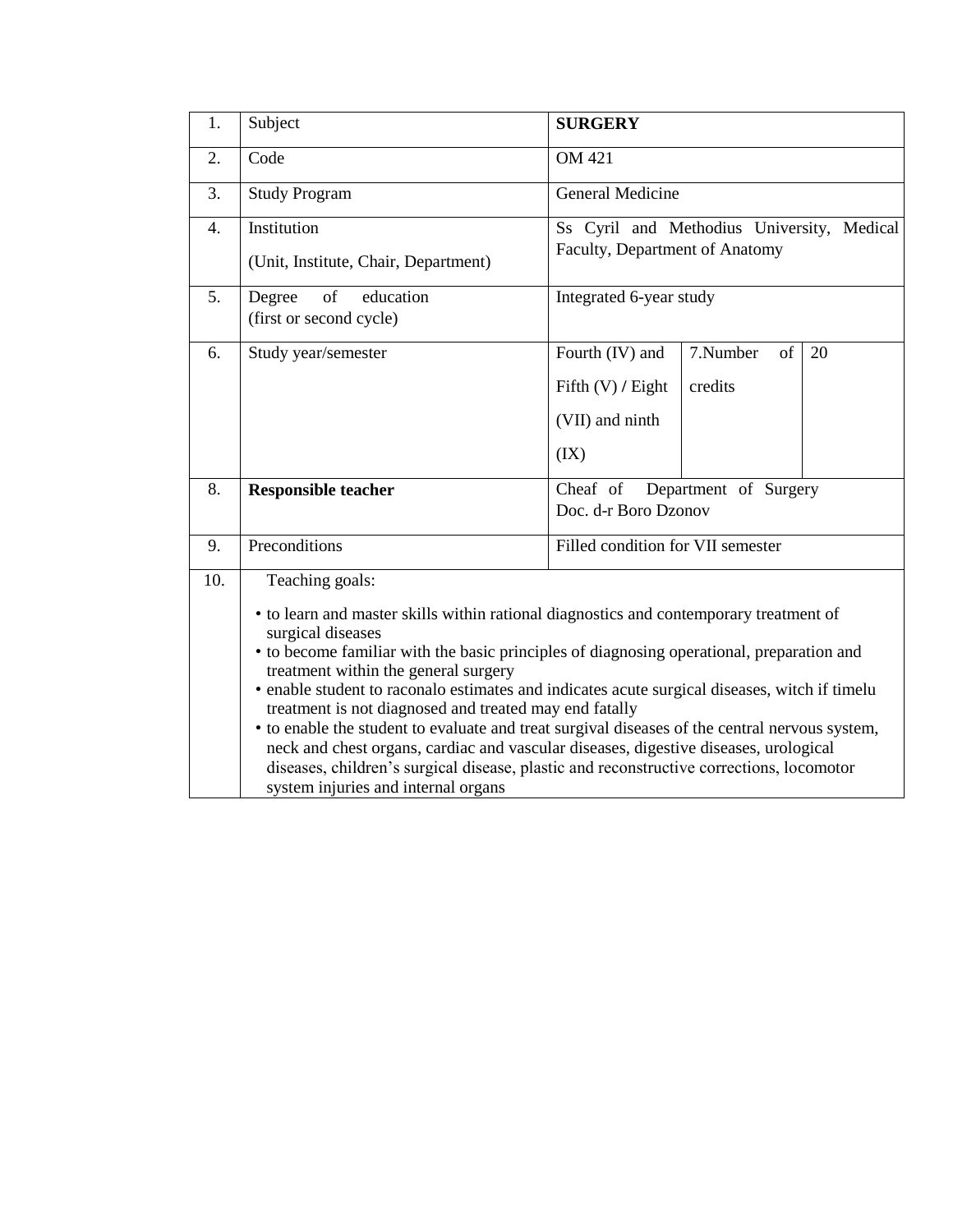| 11. | Brief content:                                                                                                                                                                                                                                                                                                                                                                                                                                                                                                                                                                                                                                                                                                                                                                    |  |  |
|-----|-----------------------------------------------------------------------------------------------------------------------------------------------------------------------------------------------------------------------------------------------------------------------------------------------------------------------------------------------------------------------------------------------------------------------------------------------------------------------------------------------------------------------------------------------------------------------------------------------------------------------------------------------------------------------------------------------------------------------------------------------------------------------------------|--|--|
|     | <b>Theoretical course:</b>                                                                                                                                                                                                                                                                                                                                                                                                                                                                                                                                                                                                                                                                                                                                                        |  |  |
|     | <b>General and military surgery</b><br>$\bullet$<br>Disease and surgical treatment of the central nervous system<br>$\bullet$<br>Disease and surgical treatment of lung disorder<br>$\bullet$<br>Disease and surgical treatment of the disorder of cardiac and vascular diseases<br>$\bullet$<br>Disease and surgical treatment of the disorder of the digestive system<br>$\bullet$<br>Disease and surgical treatment of the disorder of the urogenital system<br>$\bullet$<br>Disease and surgical treatment of violations of children's diseases<br>$\bullet$<br>Disease and surgical treatment of the disorder of the skin with plastic and<br>$\bullet$<br>reconstructive surgery interventions<br>Disease and surgical treatment of injuries locomotory system<br>$\bullet$ |  |  |
|     | <b>Practical classes:</b>                                                                                                                                                                                                                                                                                                                                                                                                                                                                                                                                                                                                                                                                                                                                                         |  |  |
|     | Mastering clinical skills and practical application of the gained theoretical knowledge                                                                                                                                                                                                                                                                                                                                                                                                                                                                                                                                                                                                                                                                                           |  |  |
| 12. | <b>Methods of studying:</b> Interactive lectures, tutorials and seminars                                                                                                                                                                                                                                                                                                                                                                                                                                                                                                                                                                                                                                                                                                          |  |  |

| 13. | Total available time:           |       |                                                | 600 classes                                                                                     |                                                |
|-----|---------------------------------|-------|------------------------------------------------|-------------------------------------------------------------------------------------------------|------------------------------------------------|
| 14. | Organization of the course      |       |                                                | 335 classes - theoretical course,<br>course, seminars<br>265 classes - home individual learning | practical                                      |
| 15. | Forms of teaching<br>activities | 15.1. |                                                | Theoretical course                                                                              | 103 classes                                    |
|     |                                 | 15.2. | Practical course,<br>Seminars<br>Team building |                                                                                                 | Practical: 180 classes<br>Seminars: 52 classes |
| 16. | Other forms of activities       | 16.1. | Practice                                       |                                                                                                 | classes                                        |
|     |                                 | 16.2. | Individual tasks                               |                                                                                                 | classes                                        |
|     |                                 | 16.3. |                                                | Individual (home) learning                                                                      | 265 classes                                    |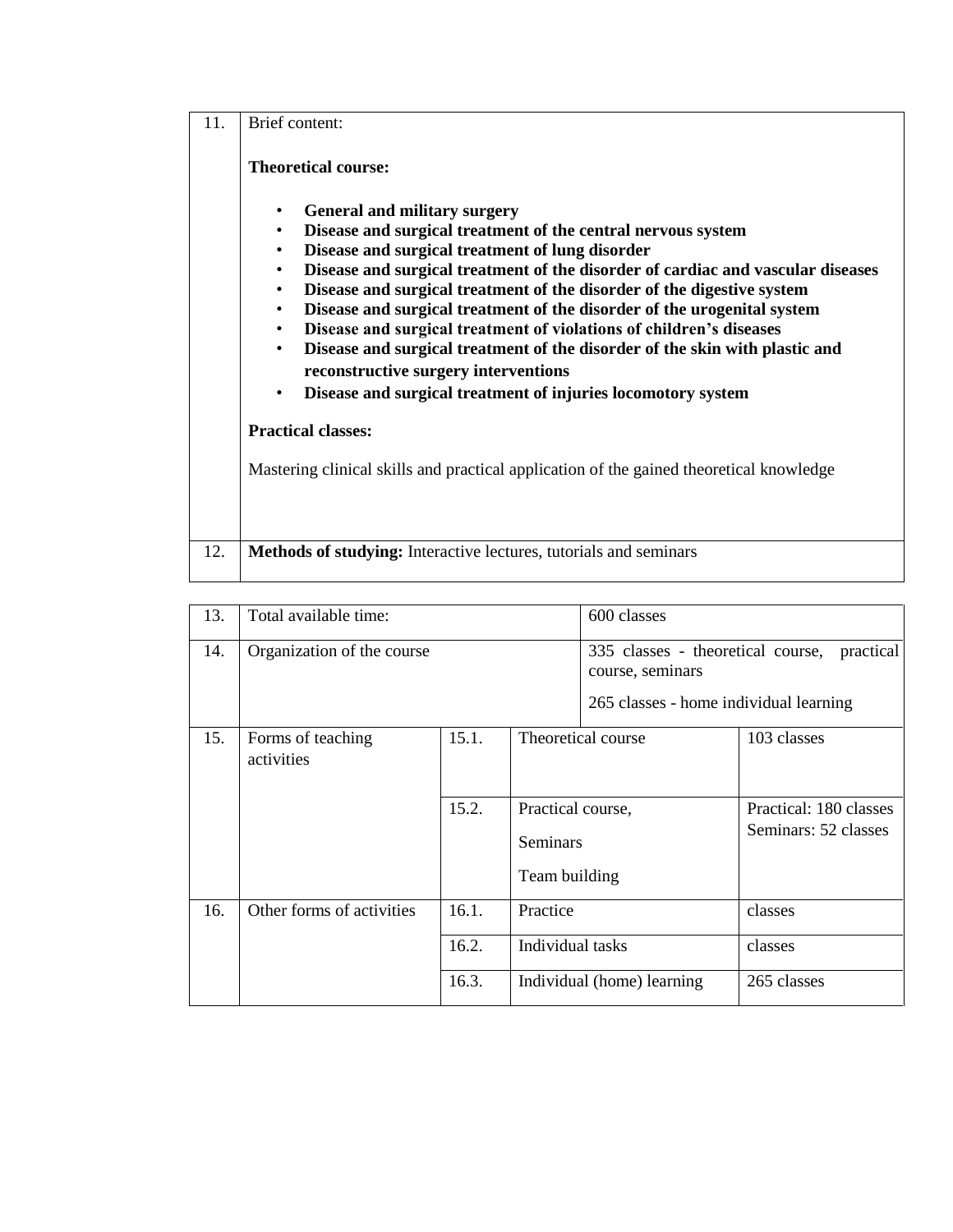| <b>Method of assessment</b>                                                                                                                                                                            |  |  |  |
|--------------------------------------------------------------------------------------------------------------------------------------------------------------------------------------------------------|--|--|--|
| <b>Continuous checking (test): 6 written test</b>                                                                                                                                                      |  |  |  |
| Covers all areas of surgery in various combinations, depending on the group in which<br>the student listens in the current schedule: 1. General Surgery and Traumatology                               |  |  |  |
| 2. Thoracic vascular and cardiac surgery<br>3. Digestive surgery<br>4. Neurosurgery<br>5. Urology<br>6. Children and Plastic and Reconstructive Surgery                                                |  |  |  |
| The students from one test can get: 2-4 points                                                                                                                                                         |  |  |  |
| total for six tests: 12-24 points                                                                                                                                                                      |  |  |  |
| <b>Final exam:</b> practical $+$ oral                                                                                                                                                                  |  |  |  |
| Practical part (according to the catalog od skills): examination of the patient,<br>1.<br>diagnosis, therapy<br>8-12 points                                                                            |  |  |  |
| Oral part (integrative) $-4$ questions that are not questioned in details, but<br>2.<br>integrative knowledge is important for understanding the entity of the case and the<br>medical practice        |  |  |  |
| $24-40$ points                                                                                                                                                                                         |  |  |  |
| (for 10=40 points; for 9 = 37-39 points; for 8=34-36 points; for 7=31-33 points; for 6=28-30<br>points)                                                                                                |  |  |  |
| • The student is obligated to win a minimum of the envisaged points for each part of<br>the exam, to be able to registered points for the final exam. Otherwise, the test is<br>considered not passed. |  |  |  |
| *attendance theoretical teaching                                                                                                                                                                       |  |  |  |
| $51\% - 60\% - 2$ points                                                                                                                                                                               |  |  |  |
| $61\% - 70\% - 4$ points                                                                                                                                                                               |  |  |  |
|                                                                                                                                                                                                        |  |  |  |
| 71% - 85% - 6 points                                                                                                                                                                                   |  |  |  |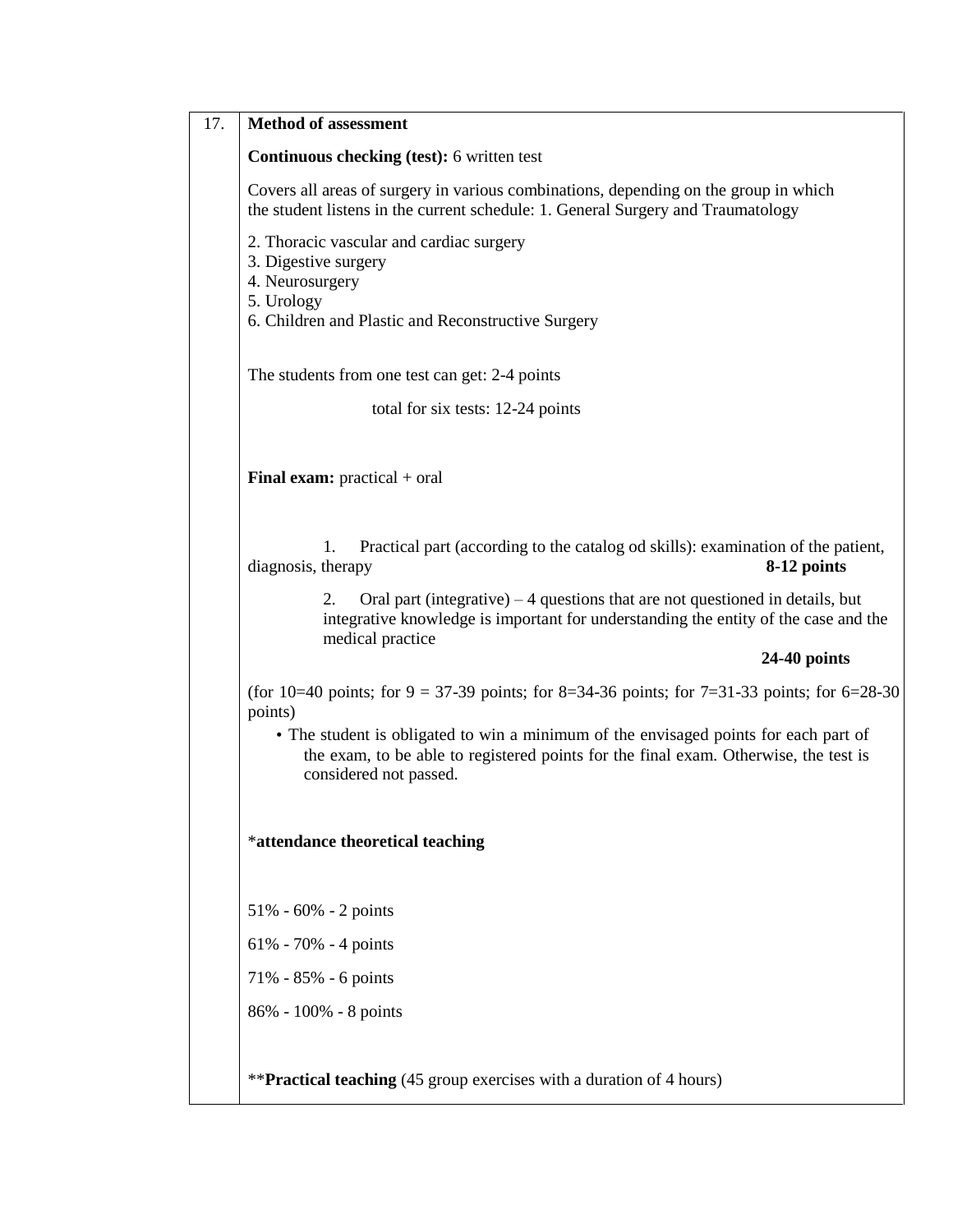## Attendance: 0.15 points

\*Assessment of the complete exam is gained based on the sum of the scores obtained from all the activities (lectures, tutorials, seminars, colloquia, final exam)

## **Complete final exam:**

The exam represents a combination of colloquia that are not passed and the final exam. The student is obliged first to pass colloquiums witch during the year has not passed, and then proceed to take the final exam. If a student does not pass all colloquia, has not right to access the final exam.

| 18. | Grading criteria<br>(points / grade) | up to 59 points          | $5$ (five) F |
|-----|--------------------------------------|--------------------------|--------------|
|     |                                      | from $60$ to $68$ points |              |